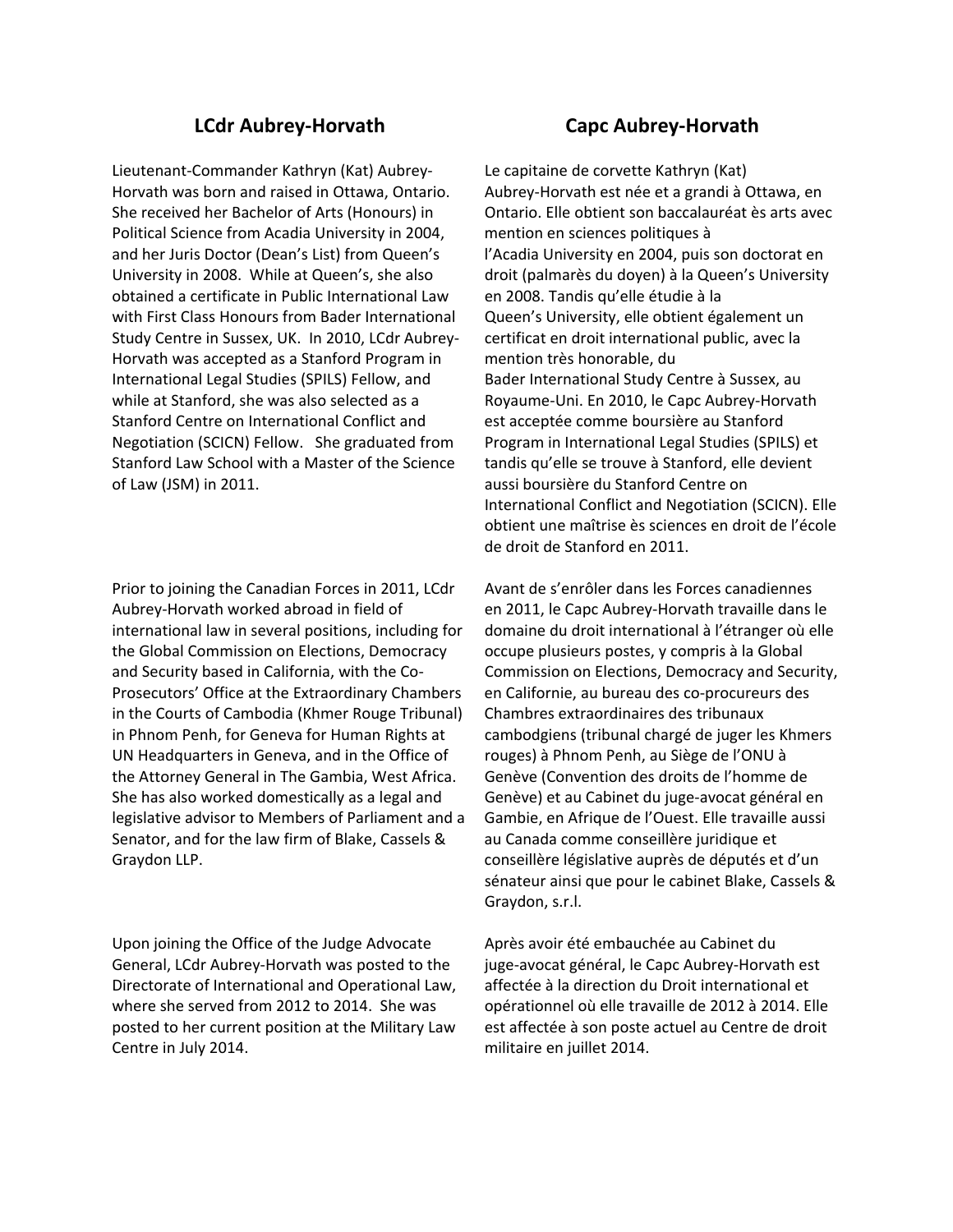Based in Ottawa since 2015, Andrew Carswell currently serves as the senior delegate to Canada for the International Committee of the Red Cross (ICRC).

Between 2011 and 2015, Andrew was ICRC's senior delegate to the U.S. and Canadian Armed Forces, advising Combatant Commands, deploying operational units and advanced military colleges regarding ICRC's field interaction with armed forces and the international legal framework governing military operations. Between 2009 and 2011 he served as advisor for the ICRC's Unit for Relations with Arms Carriers in Geneva, where he supported twenty-five armed forces delegates worldwide regarding their efforts to implement the law of armed conflict at the national level; and between 2006 and 2009 he was based in Pretoria as Regional Delegate to the Armed Forces of Southern Africa and the Indian Ocean. He has served on ICRC operations in Jordan regarding Syria, Afghanistan, Rwanda, South Sudan, Madagascar and Zimbabwe, amongst others. Prior to his career with the ICRC, he served as an officer in the Canadian Armed Forces Office of the Judge Advocate General (2000-05), where he specialized in military prosecutions, international law and legal training. He was deployed to the NATO chain of command as a divisional legal advisor in Bosnia (2002) and served as third in command of the Canadian Military Prosecution Service (2003-05). Before joining the military, he was a criminal prosecutor in the city of Calgary, Canada (1997-2000). He performed his articles of clerkship at the Court of Appeal of Alberta (1996-97), and remains a member of the Alberta Law Society. He has authored publications on the law of armed conflict.

A Canadian national, Andrew holds a Master's degree with distinction in the international law of armed conflict from the University of Geneva and the Graduate Institute of International Studies, in addition to a law degree from Cardiff University and an undergraduate degree in politics and history from McGill University.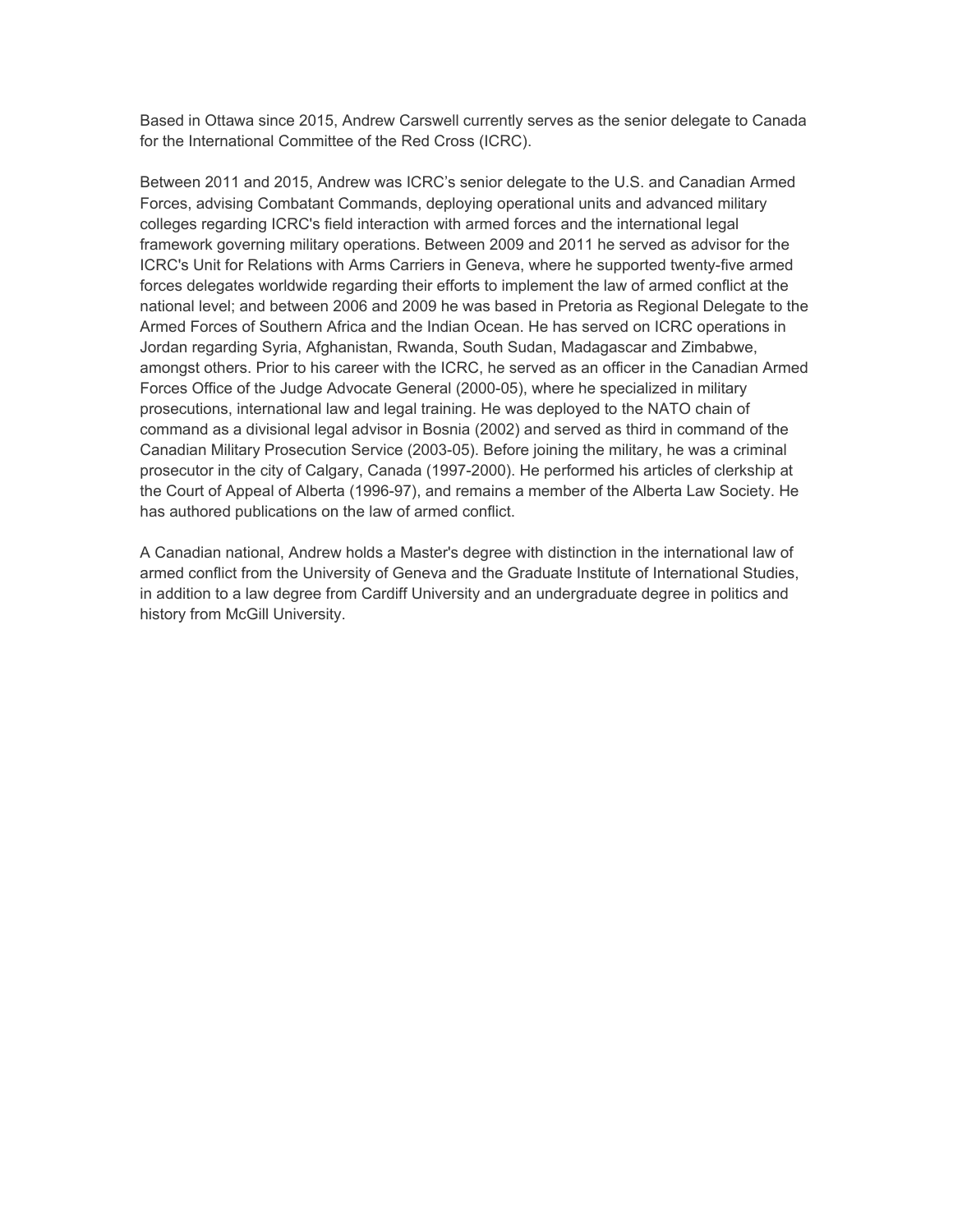

### **Andrea Harrison Deputy Legal Advisor International Committee of the Red Cross (ICRC)**

Andrea Harrison serves as Deputy Legal Advisor for the Washington Delegation of the International Committee of the Red Cross. In this capacity, she is responsible for legal support to ICRC activities in the U.S. and Canada, with particular focus on detention issues including legal processes such as military commissions and periodic review boards, as well as privileges and immunities, and sanctions and export control issues.

Prior to her recent posting in Washington, Andrea served in ICRC's headquarters in Geneva as Legal Advisor to Operations for the Near and Middle East and Central and Southern Africa. Before this, she was a legal attachée to the ICRC's Legal Division in Geneva.

In addition to work at the ICRC, Andrea teaches Law of War as an adjunct professor at American University School of International Service and serves as the Chair of the International Humanitarian Law Committee for the American Branch of the International Law Associate (ABILA).

Andrea earned her J.D. at the Roger Williams University School of Law in Bristol, Rhode Island and is a member of the Texas bar. She also holds an LLM from The Geneva Academy of Humanitarian Law and Human Rights, and a B.A. in International Studies and Spanish from Southern Methodist University in Dallas, Texas.

### **Andrea Harrison Conseillère juridique adjointe Comité international de la Croix-Rouge (CICR)**

Andrea Harrison est conseillère juridique adjointe pour la délégation de Washington du Comité international de la Croix-Rouge. À ce titre, elle offre un soutien juridique dans les activités du CICR aux États-Unis et au Canada, plus particulièrement pour les questions relatives à la détention, y compris les processus judiciaires tels que les commissions militaires et les commissions de révision périodique. Elle se spécialise également dans le domaine des privilèges et des immunités, des sanctions et du contrôle à l'exportation.

Avant d'occuper ce poste à Washington, Andrea travaillait au siège du CICR à Genève en tant que conseillère juridique aux activités pour le Moyen-Orient et le Proche-Orient et l'Afrique centrale et australe. Avant cela, elle oeuvrait comme attachée juridique dans la division juridique du CICR à Genève.

En plus de sont travail au sein du CICR, Andrea enseigne le droit international humanitaire en tant que professeure auxiliaire à la American University School of International Service et est présidente du International Humanitarian Law Committee de la section américaine de l'Association de droit international (ABILA).

Andrea a obtenu son juris doctor à la Roger Williams University School of Law de Bristol, à Rhode Island, et est membre du Barreau de Texas. Elle détient également une maîtrise en droit de l'Académie de droit international humanitaire et de droits humains à Genève ainsi qu'un baccalauréat en études internationales et en espagnol de la Southern Methodist University de Dallas, au Texas.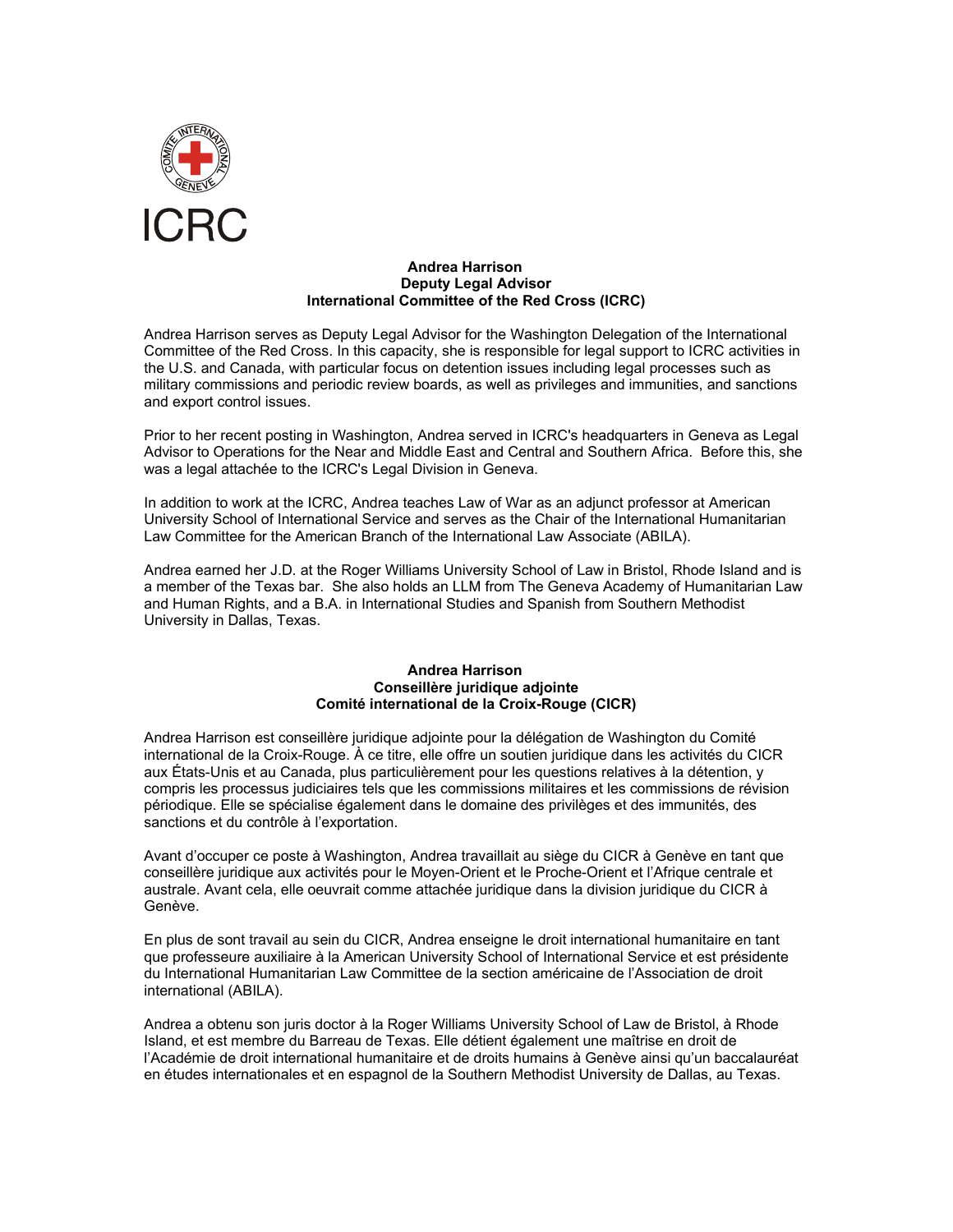# **Nelson Arturo OVALLE DIAZ**

Nelson Arturo OVALLE DIAZ est un docteur en droit de l'Université d'Ottawa avec une thèse intitulée : « *La production pluraliste du droit transnational contemporain* ». Dr OVALLE DIAZ enseigne à l'Université d'Ottawa, depuis 2010, dans le domaine de la relation entre le droit et les sciences sociales.

Professeur OVALLE DIAZ a été coéditeur de deux publications collectives :

- 1) *Actualización en derecho comercial colombiano*, 1998.
- 2) *L'État de droit en Amérique latine et au Canada*, 2015.

Professeur OVALLE DIAZ a écrit plusieurs articles savants, cela comprend par exemple :

- 1) *Los fundamentos políticos‐jurídicos del derecho fundamental a la reparación integral de las víctimas y los recursos internacionales disponibles*, 2009.
- 2) *Le pluralisme juridique, la justice transitionnelle et alternative : le cas du conflit armé interne colombien*, 2015.

Professeur OVALLE DIAZ est expert en théorie du droit, en droits de la personne, en justice sociale, en économie sociale, en politique publique en mettant l'accent sur la politique criminelle, en droit international, en droit constitutionnel et la justice alternative en mettant l'accent sur la justice autochtone et communautaire ainsi que la justice transitionnelle.

Arturo Nelson OVALLE DIAZ is a Doctor of Law from the University of Ottawa with a thesis entitled: "*La production pluraliste du droit transnational contemporain*." Dr OVALLE DIAZ teaches at the University of Ottawa since 2010 in the field of the relationship between law and social sciences.

Professor OVALLE DIAZ was co-editor of two collective publications:

- *1) Actualización en derecho comercial colombiano*, 1998.
- *2) L'État de droit en Amérique latine et au Canada*, 2015.

Professor OVALLE DIAZ has written several scholarly articles, this includes for example:

- 3) *Los fundamentos políticos‐jurídicos del derecho fundamental a la reparación integral de las víctimas y los recursos internacionales disponibles*, 2009.
- 4) *Le pluralisme juridique, la justice transitionnelle et alternative : le cas du conflit armé interne colombien*, 2015.

Professor OVALLE DIAZ is expert in theory of law, human rights, social justice, social economy, public policy focusing on crime policy in international law, constitutional law and alternative justice by focusing on Aboriginal and community justice as well as transitional justice.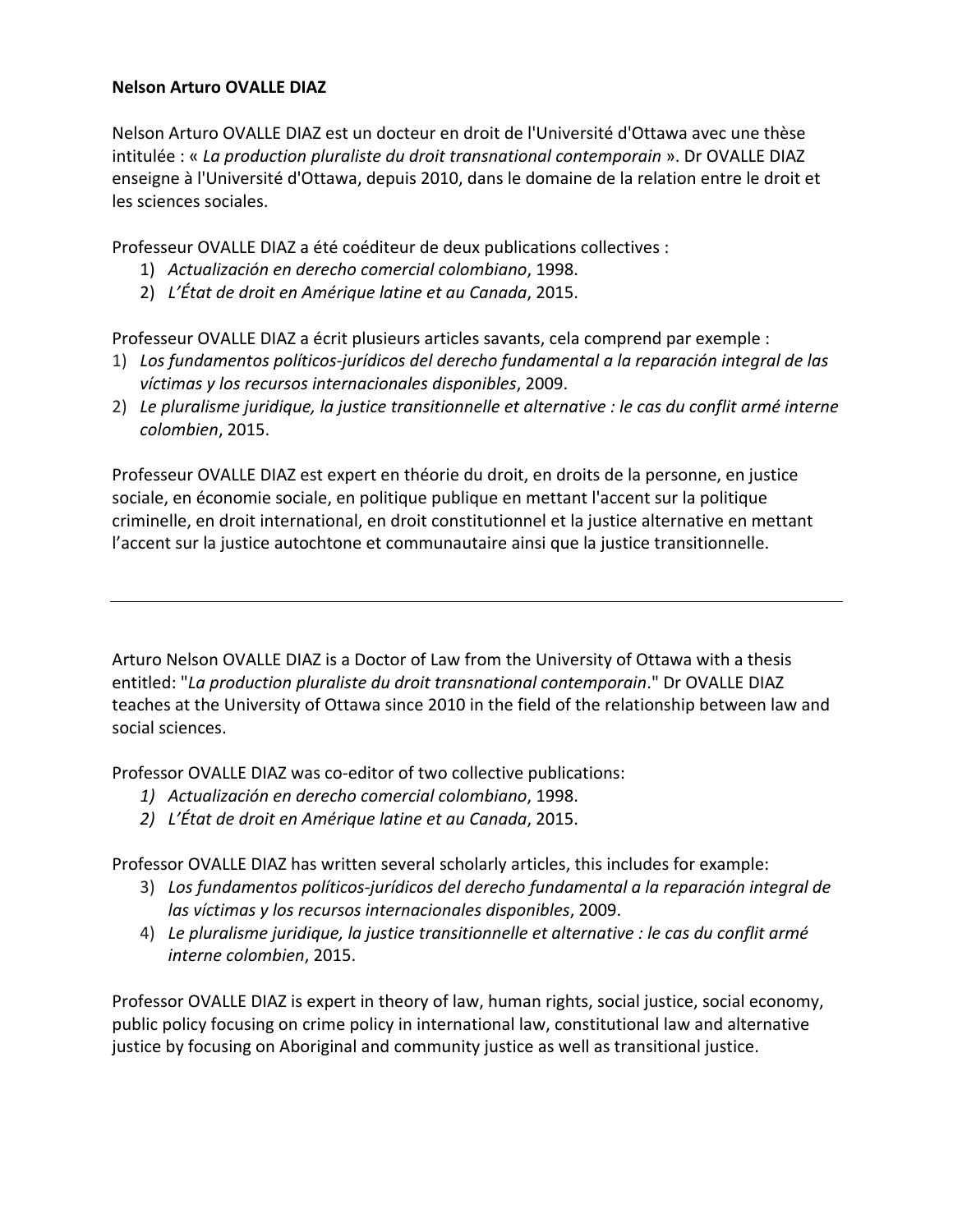# **Joseph Rikhof**

Joseph Rikhof has received a BCL, University of Nijmegen, The Netherlands; a LL.B, McGill University; a Diploma in Air and Space Law, McGill University and a PhD, Irish Center for Human Rights.

He teaches the course International Criminal Law at the University of Ottawa. He is Senior Counsel, Manager of the Law with the Crimes against Humanity and War Crimes Section of the Department of Justice, Canada. He was a visiting professional with the International Criminal Court in 2005 while also serving as Special Counsel and Policy Advisor to the Modern War Crimes Section of the Department of Citizenship & Immigration between 1998 and 2002.

His expertise lies with the law related to organized crime, terrorism, genocide, war crimes and crimes against humanity, especially in the context of immigration and refugee law. He has written over 40 articles as well as the book *The Criminal Refugee: The Treatment of Asylum Seekers with a Criminal Background in International and Domestic Law*, exploring these research interests and has lectured on the same topics around the world. In addition, he is co‐author, with Robert Currie, of the book *International and Transnational Criminal Law*, *Second Edition*, as well as a faculty member of the Philippe Kirsch Institute.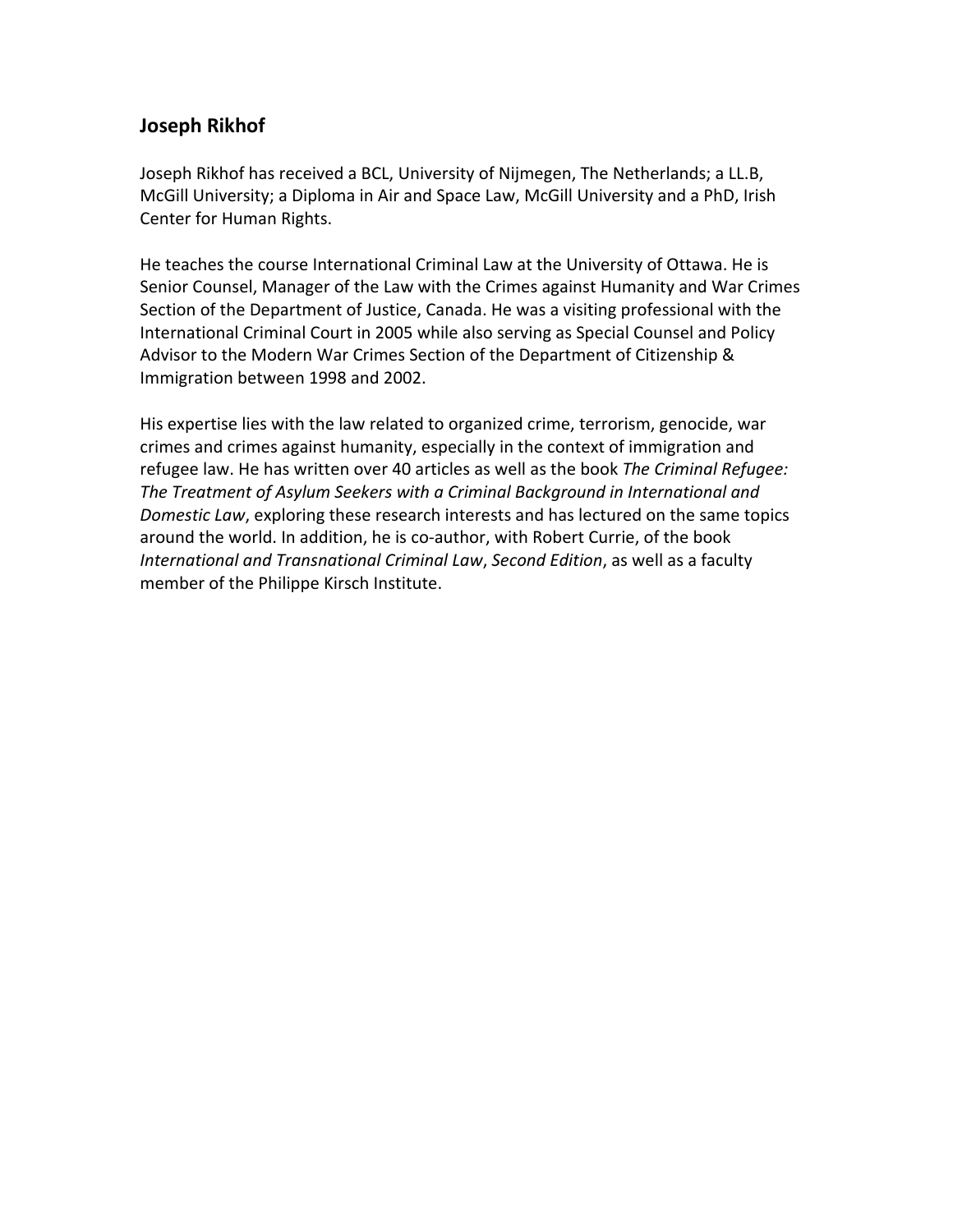### **Illario Maiolo**

Ilario Maiolo is a lawyer and professor at the University of Ottawa. Previously he worked for the Canadian Red Cross for 8 years where he notably was Director of Government Relations, Policy and International Humanitarian Law and Senior Legal Advisor on International Humanitarian Law. Pervious to joining the Red Cross Ilario worked as a consultant for the Government of Canada in particular for the Department of Foreign Affairs and International Trade. He has lectured in Universities across Canada on the topics of International Humanitarian Law as well as International Disaster Relief Law and has published articles on both topics. Ilario is a member of Le Barreau du Quebec and the Law Society of Upper Canada. He holds Civil (LL.L.) and Common Law (LL.B.) law degrees from the University of Ottawa and a Masters in International Law from the University of Geneva.

### **Illario Maiolo**

Ilario Maiolo est avocat et professeur à l'Université d'Ottawa. Auparavant, il a travaillé pour la Croix-Rouge canadienne pendant 8 ans où il a été notamment Directeur des relations gouvernementales , des politiques et du droit international humanitaire ainsi que Conseiller juridique principal sur le droit international humanitaire. Avant de se joindre à la Croix-Rouge Ilario a travaillé comme consultant pour le gouvernement du Canada, en particulier pour le ministère des Affaires étrangères et du Commerce international . Il a donné des conférences à travers le Canada sur les thèmes du droit international humanitaire ainsi que du droit international relatif aux catastrophes et a publié des articles sur les deux sujets. Ilario est membre du Barreau du Québec et Barreau du Haut-Canada . Il est titulaire d<une licence en droit civil ( LL.L. ) et Common Law ( LL.B. ) de l'Université d'Ottawa et une maîtrise en droit international de l'Université de Genève .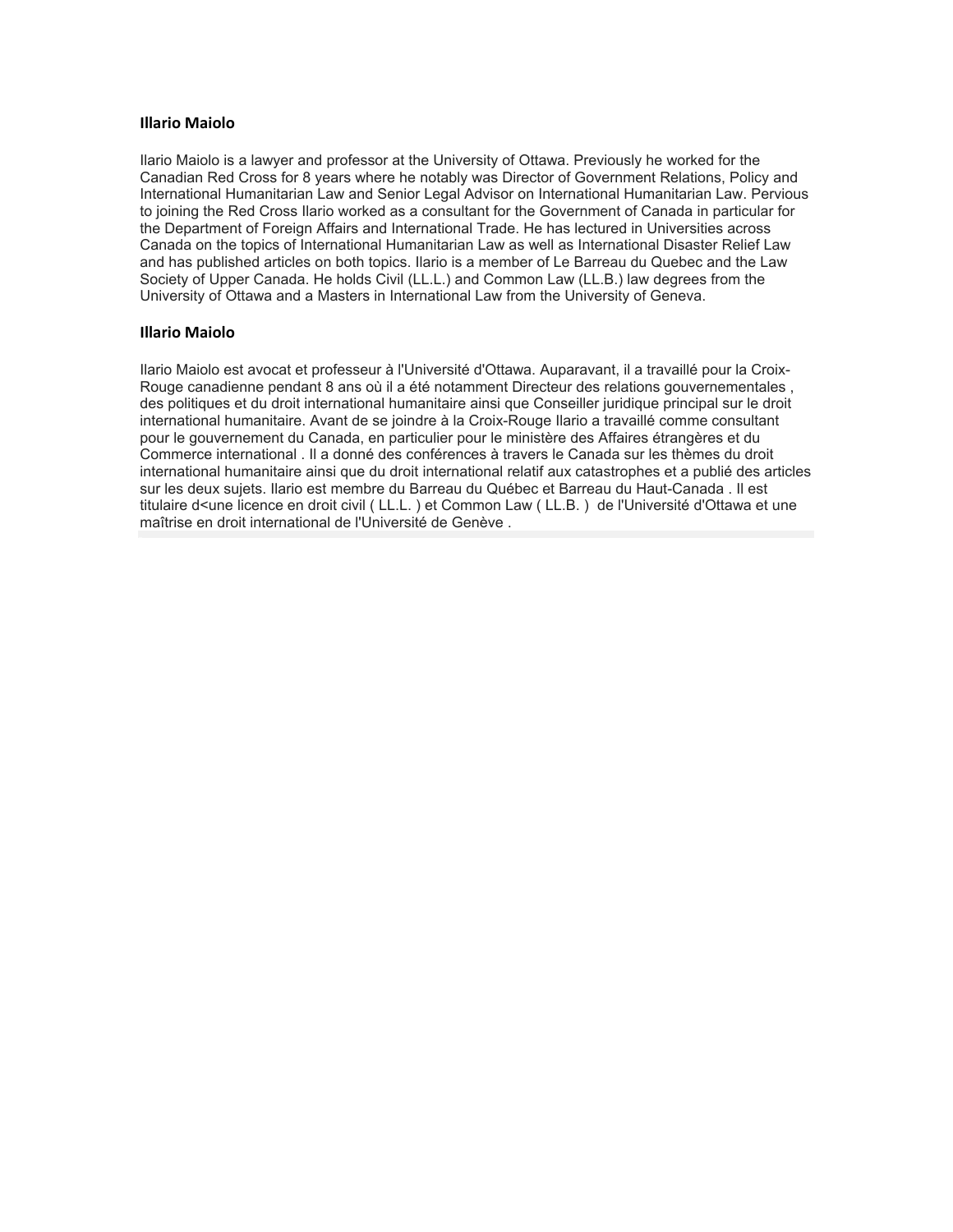## **BIOGRAPHIE BIOGRAPHY**

## **Major Benoit Mc Mahon Major Benoit Mc Mahon**

Le major Mc Mahon est originaire de Laval, province de Québec. Il a un frère jumeau avec qui il a joué au baseball et au hockey durant toute sa jeunesse. Il a aussi une sœur de 4 ans son ainée. Ses parents sont retraités depuis quelques années déjà et ils vivent paisiblement à Rawdon, petite ville située au nord‐est de Montréal.

Le major Mc Mahon est avocat depuis 1993. Après ses études de droit à l'Université de Montréal (LL.B.‐ 1989‐1992), le major Mc Mahon fait son stage comme procureur de la poursuite au palais de justice de Montréal où il fait partie de l'équipe des enquêtes préliminaires. Après son stage, le major Mc Mahon devient avocat de la défense à Montréal où il exerce en pratique privée de 1994 à 1998. En 1999, le major Mc Mahon joint les FC et est muté à la Direction du service des avocats de la défense. Dès l'année 2000, le major Mc Mahon retourne à Montréal en tant que JAA au SQFT, et en profite pour être déployé en Bosnie‐ Herzégovine sur la roto 10.

Il retourne ensuite à Ottawa pour travailler à la direction du droit administratif pendant environ deux ans (griefs) et revient à ses anciennes amours en 2006 comme procureur militaire régional à Ottawa (deux ans) et Edmonton (trois ans). Entre 2012 et 2014, le major Mc Mahon est muté à Ottawa et agit en tant que conseiller juridique du Centre de soutien aux enquêtes administratives (CSEA‐ AISC). Le major Mc Mahon est transféré au CDMFC en 2014 où il enseigne le DIH, le droit administratif et le droit militaire. Il détient une Maîtrise professionnelle en droit administratif du Osgoode Hall Law School.

La lecture de romans, la marche et l'entraînement au gymnase font partie de ses passe‐temps.

Maj Mc Mahon is a native of Laval, in the province of Quebec. He has a twin brother with whom he played baseball and hockey throughout his youth. He also has a sister four years his senior. His parents have been retired for several years now and live peacefully in Rawdon, a small town located northeast of Montreal.

Maj Mc Mahon has been a lawyer since 1993. After studying Law at the Université de Montréal (LL.B.‐ 1989‐1992), Maj Mc Mahon articled as a prosecutor at the Montreal Courthouse, where he was a member of the preliminary inquiries team. After articling, Maj Mc Mahon became a defence counsel in Montreal, where he operated a private practice from 1994 to 1998. In 1999, Maj Mc Mahon joined the CF and was posted to the Directorate of Defence Counsel Services. Then in 2000, Maj Mc Mahon returned to Montreal as DJA at LFQA, benefitting from this posting to deploy to Bosnia‐Herzegovina on Roto 10.

He subsequently returned to Ottawa to work at the Directorate of Administrative Law for some two years (grievances) before resuming his initial role in 2006 as Regional Military Prosecutor in Ottawa (two years) and Edmonton (three years). Between 2012 and 2014, Maj Mc Mahon was posted to Ottawa and served as Legal Counsel to the Administrative Investigation Support Centre (AISC‐CSEA). Maj Mc Mahon was transferred to the CFMLC in 2014 where he teaches administrative law, IHL and military law. He holds a Professional Master Degree in Administrative Law from Osgoode Hall Law School.

His pastimes include reading fiction, going for walks and training at the gym.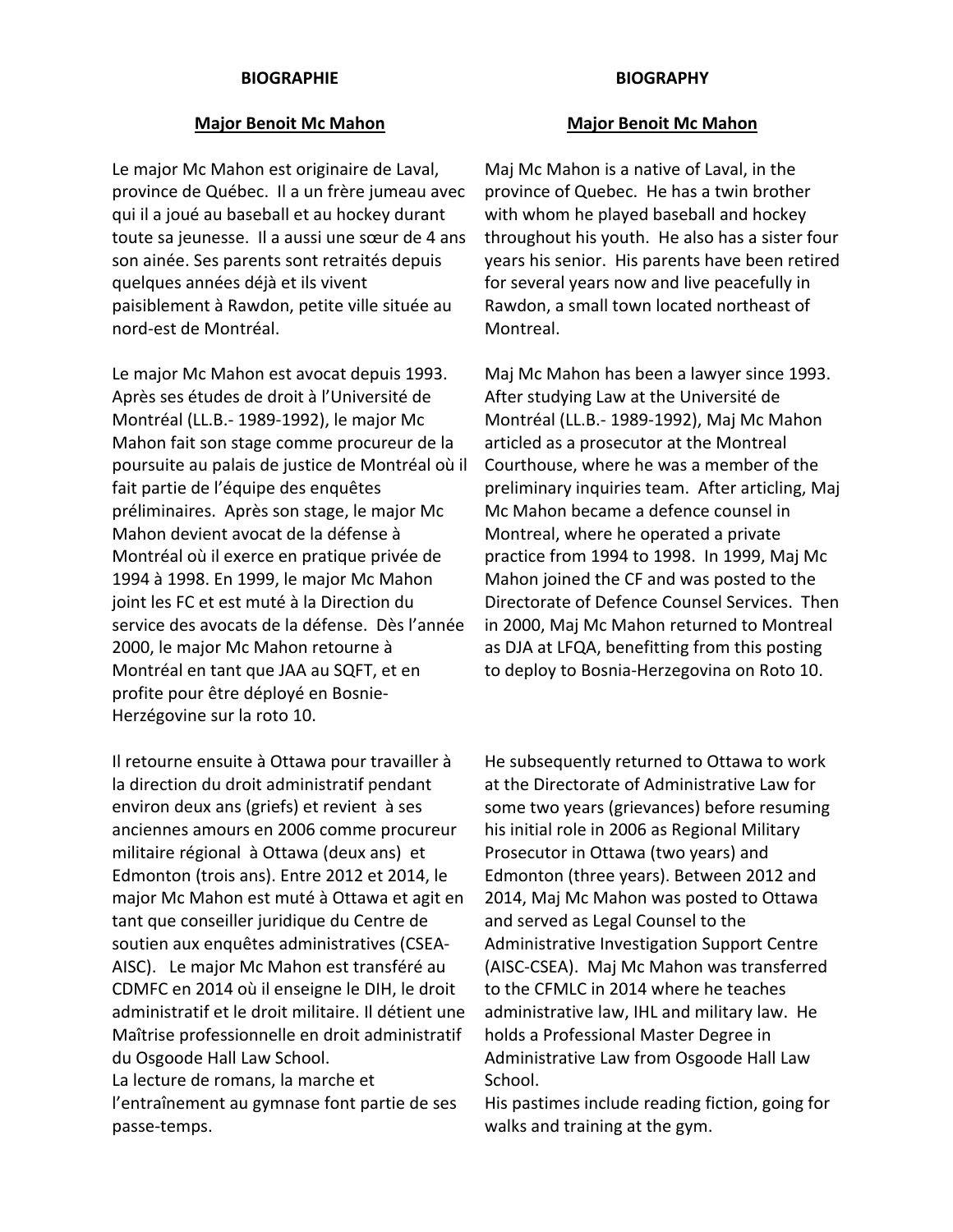## TERRY BEITNER

Terry Beitner studied criminology at the Université de Montréal and law at the University of Ottawa. He was called to the bar in 1989 and is a member of the Quebec Bar and the Law Society of Upper Canada. Terry was a general practitioner in the Ottawa/Gatineau area until joining the Department of Justice in 1997. In 1998, he was appointed Deputy Director and became Director and General Counsel in 2000 of the Crimes Against Humanity and War Crimes Section. His practice is focused on International Criminal Law and related Canadian legal remedies. Terry is a visiting lecturer at Universities across Canada and at the Faculty of Law of the University of Ottawa on selected international criminal law issues and an instructor at the University of Ottawa Human Rights Research and Education Centre annual summer program on International Humanitarian Law.

Terry Beitner a étudié la criminologie à l'Université de Montréal et le droit à l'Université d'Ottawa. Il a été admis au barreau en 1989 et est membre du Barreau du Québec et du Barreau du Haut-Canada. Terry pratiquait le droit en tant qu'avocat généraliste dans la région d'Ottawa-Gatineau avant de se joindre au ministère de la Justice en 1997. En 1998, il a été nommé directeur adjoint, pour ensuite devenir directeur et avocat général de la section des crimes contre l'humanité et des crimes de guerre en 2000. Sa pratique est axée sur le droit pénal international et les recours judiciaires canadiens y étant liés. D'ailleurs, Terry est un chargé de cours invité dans les universités partout au pays, y compris la Faculté de droit de l'Université d'Ottawa, où il donne des présentations sur diverses questions de droit pénal international. Il est également formateur dans le programme d'été annuel en droit international humanitaire du Centre de recherche et d'enseignement sur les droits de la personne de l'Université d'Ottawa.